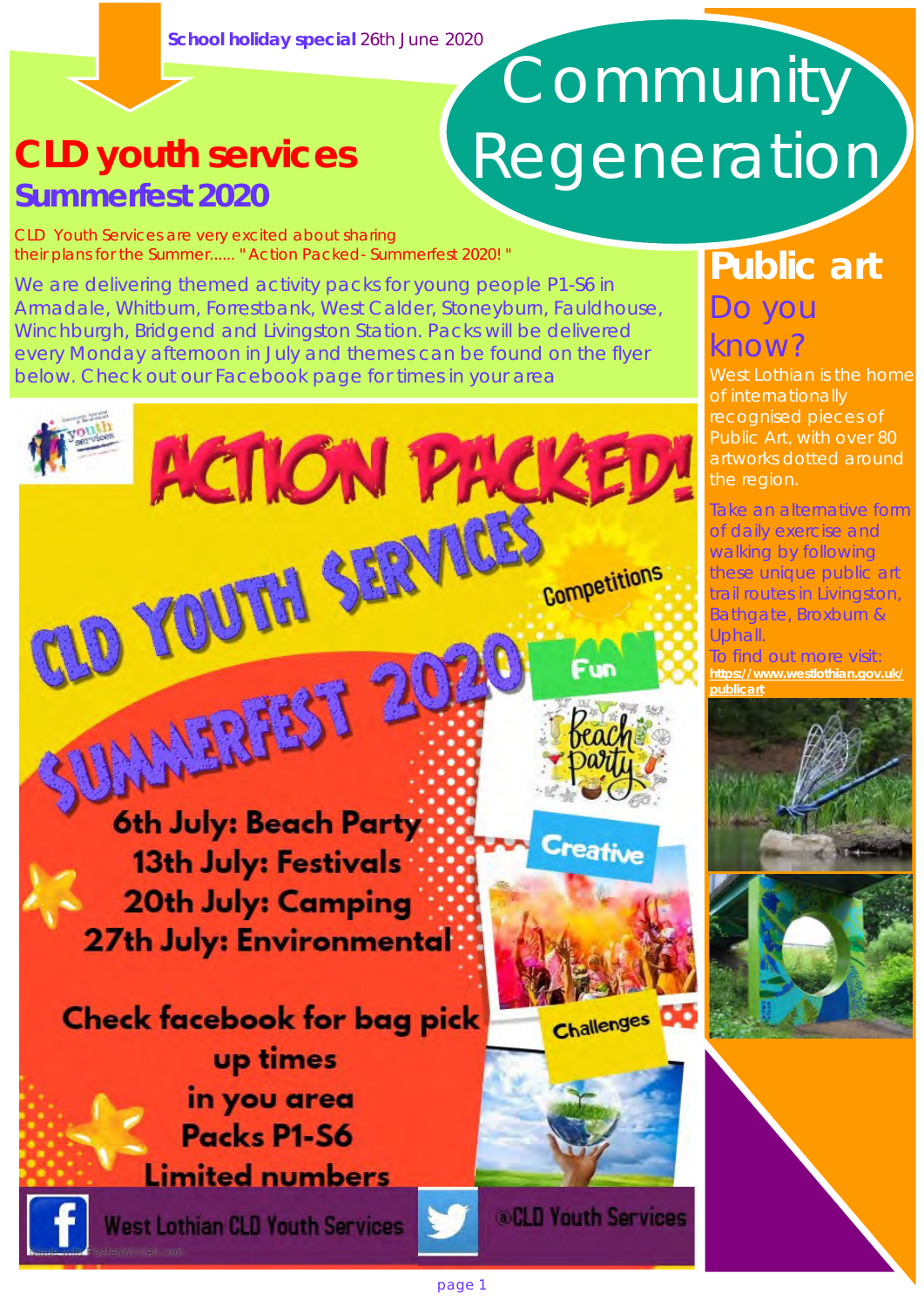**School holiday special** 26th June 2020

## **open spaces**

### **what can you do?**

Over the summer, there are many, many things that you can do outdoors to look after your health and to have fun!

Here are just a few to get you started…

- To help you find a new green space to explore near you try out [Scotland's greenspace map](https://osmaps.ordnancesurvey.co.uk/55.87991,-3.51673,14). Or find a woodland through the [Woodland Trust](https://www.woodlandtrust.org.uk/visiting-woods/find-woods/)
- Go for a walk somewhere new.
- Dust down your bikes and go for a bike ride. You can plan your route with Open [Cycle Map.](https://www.opencyclemap.org/)
- Take up fishing or angling through [West Lothian Angling Association](https://www.facebook.com/WestLothianAnglingAssociation) and dip your lines in the water at [Eliburn Reservoir](https://www.facebook.com/FishingEliburnReservoir)
- Try out [geocaching,](https://www.geocaching.com/play) a treasure hunting game where you use your phone as a GPS to hide and seek out containers in your local area.
- Check out the West Lothian orienteering courses and try to find all the posts, or make up your own course (with post numbers in different orders, etc) [Orienteering in West Lothian](https://www.westlothian.gov.uk/article/34157/Orienteering)

### **While your out & about**

here are a few ideas for things to do on the way:

- **Scavenger hunt / bingo**—make a list or picture-list of things to find before you go out, and cross them off as you find them. This list can be based on colours, smells, shapes, textures, certain objects or numbers of objects - it just depends where you're walking.
- **Pick a spot and search for insects**—See how many different ones you can find – on flowers, under rocks, in grass, in the soil, on trees, in water, on pavements….
- **Find an interesting-looking plant**—find out its name by taking a photo and using the PlantNet app on a smartphone. See how many different plants you can identify.
- **Rock Painting**—Find a rock, take it home, paint it and put it somewhere outdoors on your next walk, to brighten up someone else's day.
- **Leaf Printing**—Collect different shapes and textures of leaves, take them home and make leaf prints by painting them & pressing them down onto paper. **or**
- **Leaf press**—Dry them out between pieces of kitchen towel and place under some heavy books. After a week or so make a collage of your pressed leaves.







#### **A Summer Holiday Club** from your own home!

#### Monday 20<sup>th</sup> - Friday 24<sup>th</sup> July

Summer is going to be different this year, but we're not going to let that stop Livingston United Parish Church offering you a fantastic<br>holiday club from the comfort of your own home!

Bags of Power! is our theme, and any primary school aged child living in the Livingston area can sign up. What's more, it's free!

#### So, how does it work?

- You sign up to take part by Monday 13th July at the latest. Spaces are limited, so book now to avoid missing out
- We deliver your Bag of Power to your doorstep on Saturday 18th July. It will be filled with activities, games, crafts and even a sweet treat or two. You can do the activities at any time you like.
- At 10am each day, log on to a Zoom link we'll send you to join with the rest of the club for more fun and activities.

#### Book your Bags of Power! space now at www.lupc.org.uk/bagsofpower

#### Ningston United Parish Church - Scottish Charley Number 5001205

#### **Fancy some golf**

**CONSTRUCTION** 

Xcite have now re-opened their golfing facilities at Polkemmet (Whitburn) and Balbardie Park (Bathgate). It's pay-as-you-play and advance booking only. [https://](https://www.westlothianleisure.com/news/news/golf-is-back/) [www.westlothianleisure.co](https://www.westlothianleisure.com/news/news/golf-is-back/) [m/news/news/golf-is](https://www.westlothianleisure.com/news/news/golf-is-back/)[back/](https://www.westlothianleisure.com/news/news/golf-is-back/)

#### **Forth Rivers Trust**



Forth Rivers Trust, as part of the RiverLife project on the Almond & Avon, have some kids activity books and A3 sized colouring sheets for families and adults alike. These are about engaging with the nature of all around us and down by the rivers.

If you'd like some of these for your service users then please get in touch with us at **[riverlife@forthriverstrust.org](mailto:riverlife@forthriverstrust.org)** and let us know the amount of materials you'd like and a postal address to send them



If you live in the **Stoneyburn** area keep on the FB page The Stoneyburn and Bents Future Vision group are preparing activity packs for kids [https://](https://www.facebook.com/sbfvg) [www.facebook.com/sbfvg](https://www.facebook.com/sbfvg)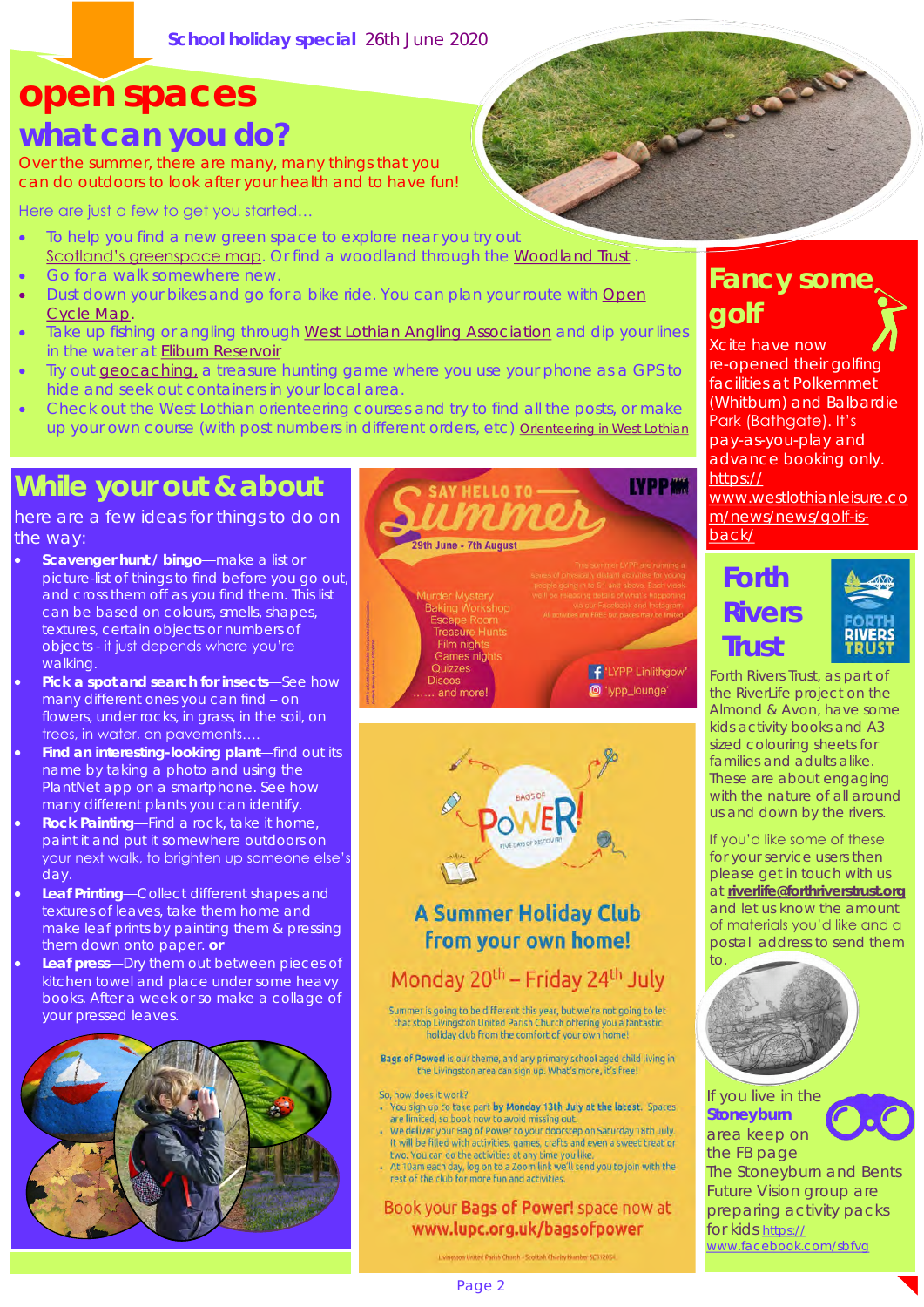## **Summer reading challenge**



### **what is the summer reading challenge?**

This year, Silly Squad, the Summer Reading Challenge 2020, will celebrate funny books, happiness and laughter.

The Summer Reading Challenge takes place every year during the summer holidays. This year we've gone digital to ensure children can still take part even though they are unable to visit our libraries at the moment.

The Summer Reading Challenge is open to all primary school aged children and is designed for all reading abilities

Children taking part in the Challenge will join the Silly Squad, an adventurous team of animals who love to have a laugh and get stuck in to all different kinds of funny books! The **Silly Squad** is a team of animal friends who love to go on adventures and get stuck in to all different kinds of funny books. This year, our Challenge features extra special characters designed by the award-winning author and illustrator [Laura Ellen Anderson,](http://www.lauraellenanderson.co.uk/)  who you'll know from amazing reads like Amelia Fang and Evil Emperor Penguin! Sign up on the [Silly Squad website](http://sillysquad.org.uk/) from Friday 5 June to join the Squad!

Follow us on Facebook [@SummerReadingChallenge](https://www.facebook.com/pg/SummerReadingChallengeUK/posts/?ref=page_internal) What will you be reading? Check out our children's [eBooks](https://www.westlothian.gov.uk/eBooks) and start borrowing! To find out more **<https://www.westlothian.gov.uk/article/33653/Summer-Reading-Challenge>**

# **Keeping the kids entertained**



If you're looking for ideas to keep the kids entertained, here you'll find lots of activities to keep you chugging along for the next wee while.

Over the next few weeks we'll be adding lots of activities, quizzes, stories, behind the scenes facts and lots more to this page.

If there's anything about the railway you would love to know about, drop us a tweet to @ScotRail and we'll do our best to answer your question.

A few examples of activities are below and for more

**<https://www.scotrail.co.uk/keeping-kids-entertained>**

### **Mind the Gap**

Did you know that there are 358 stations in Scotland? Let's take a trip and visit nine of these stations. You might notice something a little odd about the station names though - some of their letters are missing. Can you work out the missing letters?



#### How do you pronounce that station name?



#### **Home-school help**

Running out of steam on home-schooling? Download these fun factsheets on Scotland's stations and hard-to-say places – great for little train enthusiasts!

**10 Nature activities** 



**OODI AND** 

### **that kids can do**

**1. Go on a minibeast hunt 2. Make a loo roll bird feeder**

**3. Go on a scavenger hunt**

4. **Make natural art**

**5. Have a picnic in the** 

- **garden**
- **6. Move like minibeasts 7. Make an animal or forest**
- **out of Lego**
- **8. Butterfly symmetry art 9. Ladybird potato stamps 10. Write a story inspired by woods and tree**



ideas **[https://](https://www.woodlandtrust.org.uk/blog/2020/03/kids-nature-activities-self-isolation/) [www.woodlandtrust.org.uk/](https://www.woodlandtrust.org.uk/blog/2020/03/kids-nature-activities-self-isolation/) [blog/2020/03/kids-nature](https://www.woodlandtrust.org.uk/blog/2020/03/kids-nature-activities-self-isolation/)[activities-self-isolation/](https://www.woodlandtrust.org.uk/blog/2020/03/kids-nature-activities-self-isolation/)**